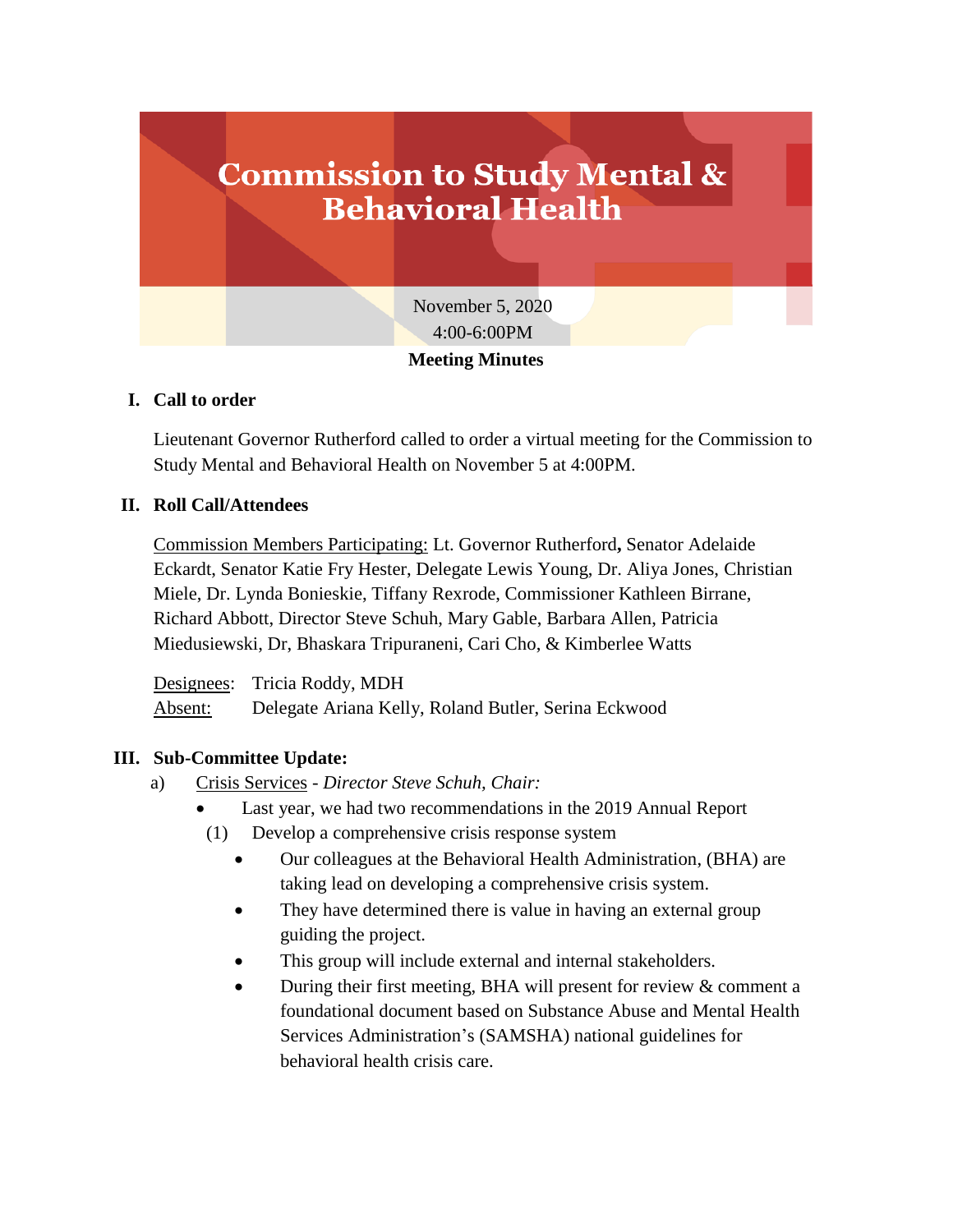- The OOCC has provided over a quarter of a million to fund the Maryland Medicaid Administrations implementation of a pilot project that will expand comprehensive crisis response centers using the state's existing Outpatient Mental Health Clinic, (OMHC).
- The MD Health Services Cost Review Commission's Regional Catalyst Grants Program, the Health Department State Opioid Response II (SORII) funding and the Behavioral Health Crisis Fund (HB1092) will each be sources of monies to enhance our comprehensive system's capabilities.
- (2) Improve our crisis hotlines
	- A portion of the State's SORII funding has been allocated to enhance our 211 press 1 system.
	- 211 press 1 will offer 24/7 support anywhere in the state for people experiencing a substance use or mental health crisis.
	- The hotline staff will be able to offer Marylanders a screening assessment, intervention and referral services over the phone.
	- Additionally, BHA is working on infrastructure enhancements that will allow local 211 press 1 calls to be routed to local crisis hotlines instead of to the 5 regional hubs.
- We continue our work to promote standardized training in the behavioral health field. Our office facilitated an agreement among BHA, the MD Institute for Emergency Medical Service Systems (MIEMSS) and the Mental Health Association of MD.
- (1) Agreement provides mental health first aid training to health care professionals and first responders.
- b) Youth & Families *Co-Chairs Deputy Secretary Christian Miele & Asst. Deputy Secretary Tiffany Rexrode:*
	- Formed 3 workgroups:
	- (1) Licensure and reciprocity
		- Created to explore areas related to licensure out of state related to telehealth services.
			- *(i)* Focusing on how providers and licensing could move more fluidly between states
			- *(ii)* Common denominators across all the health professionals that have a licensure component
			- *(iii)* Reciprocity laws checks and balances and enforcement
			- *(iv)* Working document that outlines all the licensure boards that offer information on licensure statues and whether or not they have interstate compacts.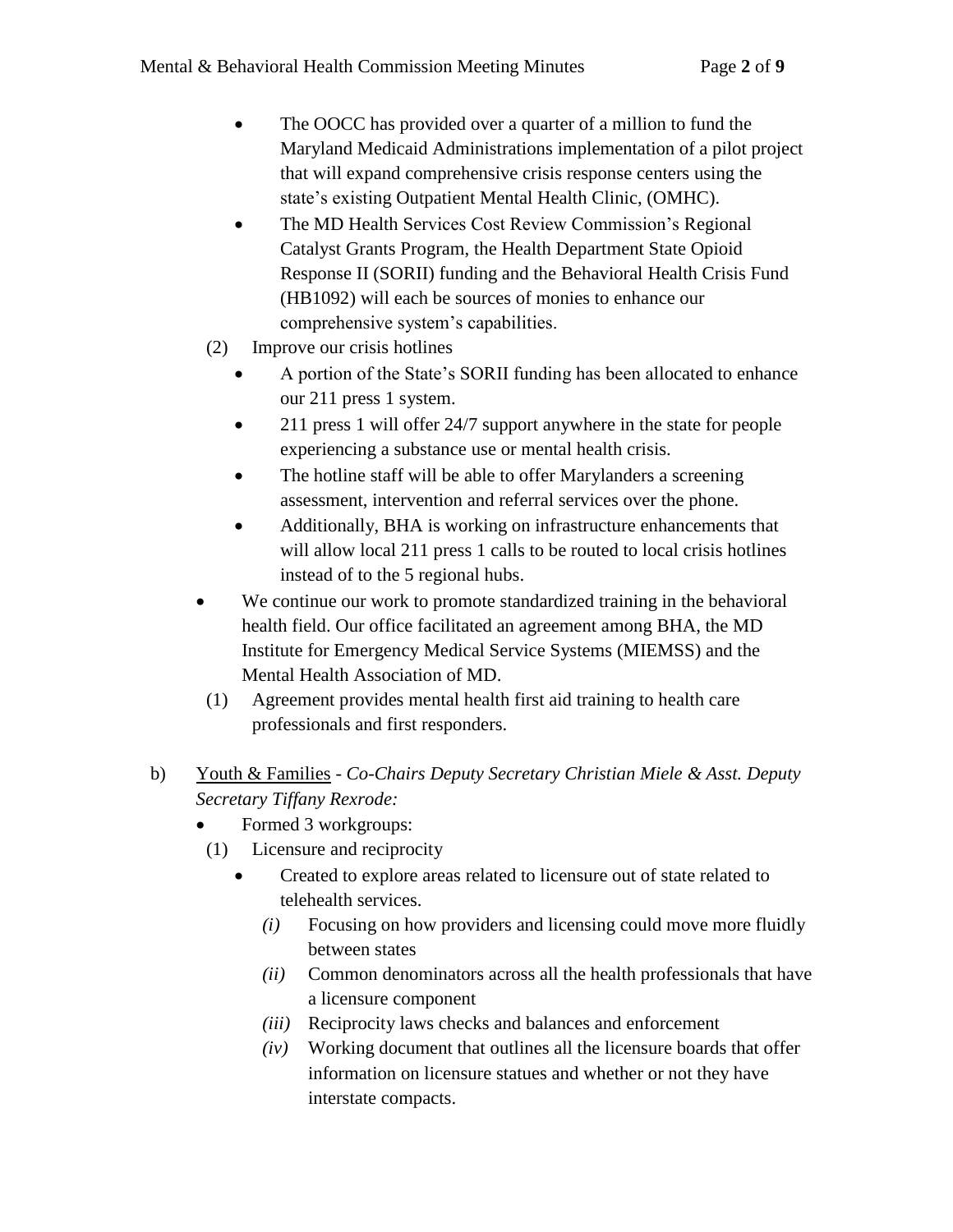- (2) Maryland's Behavioral Health rating
	- Looking at language and policies surrounding involuntary commitment
	- Looking at the definition of anosognosia and its relation to involuntary commitment
- (3) Youth and adolescence substance use and treatment
	- Discussing whether or not the absence residential treatment of adolescence with a serious substance use disorder in the state is a violation of parity laws for youth on Medicaid or of the early screening diagnosis and treatment Medicaid regulation.
- c) Financing & Funding *Co-Chairs Tricia Roddy & Commissioner Birrane:*
	- As Steve Schuh mentioned the grant we received from the Opioid Command Center, it is about \$270k.
	- (1) We had our kickoff meeting this past week with a group of stakeholders.
	- (2) Using the money to look at OMHCs as Steve mentioned and to see how we can leverage the existing provider network that they already offer in the state of MD.
	- (3) Looking at new services we could potentially add to that network.
	- System of Care update started to get our workgroups back together with a focus on the main workgroup. Had presentations from the MCOs to learn from them of how they develop their networks and different tools that we can leverage. Working on provider manuals.
	- (1) Continuing work on requirements under The Hope Act, developing cost base rates with providers.
	- Focused on 2 things:
	- (1) Parity in terms of insurers coverage and access
		- MD General Assembly did pass legislation this past Session which is now caught by the 15144 that has MIA developing regulations to assess parity between medical surgical services and mental health services.
		- MIA's first task will be to promulgate regulations that identify metrics and measurements.
		- First public stakeholder meeting on November 23.
	- (2) Network adequacy update from David Cooney, MIA
		- Update on MIA's network adequacy regulations and access plans.
			- (i) MIA convened a stakeholder workgroup last fall to analyze our existing adequacy regulations and identify areas for improvement.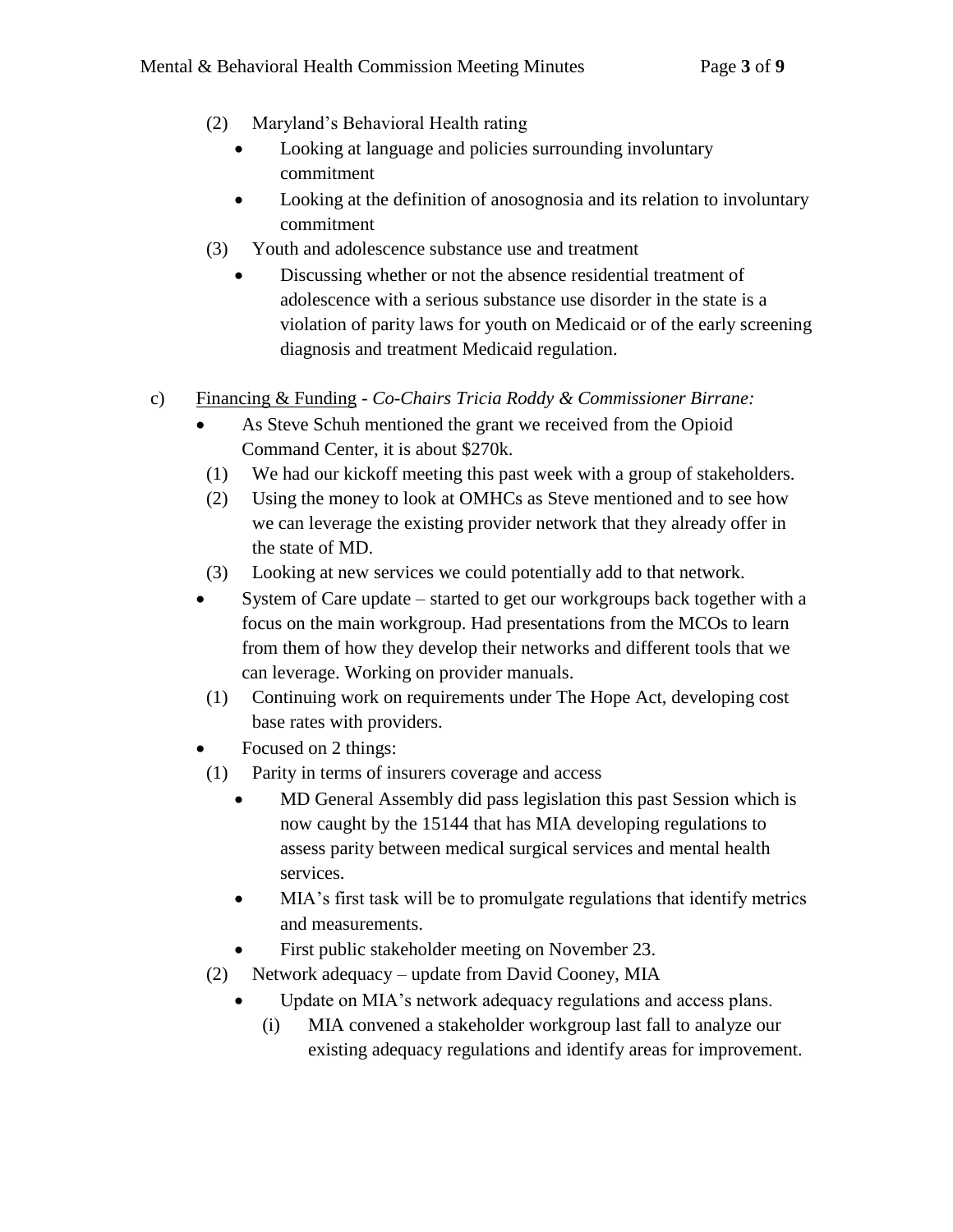- (ii) Based on feedback we received from stakeholders, we have had several meetings with our internal workgroup and began drafting revisions to the regulations.
- (iii) On November 4, we posted a draft prepublication version of those revised regulations on our website. We will be accepting public comments on that draft for the next 30 days.
- (iv) After public comments, we will hold another public meeting, likely to be in mid-December.
- (v) The draft does reflect a greater emphasis on measuring network adequacy for mental health substance use specifically. Also how telehealth fits in with network adequacy.
- (vi) Reviews of network adequacy plans themselves, we have obtained and analyzed the necessary information and the orders are being finalized. We expect to start issuing them very soon. In the meantime, we have received the 2020 network access plans on July 1 and those reviews are ongoing. Information we received included revised executive summaries and that is public information so that is posted to the website. Overall improvement of compliance. All the plans failed to meet the standards for at least one of the mental health substance use disorder metrics.

## d) Public Safety & Justice System - *Co-Chairs Senator Katie Fry Hester & Dr. Lynda Bonieskie:*

- Discussed Assisted Outpatient Treatment (AOT) at our last subcommittee meeting. We had presentations from Brian Stettin, the Policy Director of the Treatment Advocacy Center. He presented on the experiences of other states with the AOT model. Also a presentations from Debbie Plotnick, the public Policy Director of Mental Health America on their inset program in New York. This was followed by a deeper dive on a local case study, Adrianne Bernistein, President of Policy and Communications at Behavioral Health Systems of Baltimore. She presented on Baltimore City Outpatient Civil Commitment Pilot Program. Finally, Dan Martin presented on the perspective of the Outpatient Civil Commitment stakeholder panel.
- We are hosting the Sequential Intercept Model Summit on November 17.
- (1) The first day of the summit is open for everyone to register. Speakers and presenters will be sharing their work at the nexus of mental and behavioral health services across the intercepts.
- (2) Day 2 participants will split into 3 different groups of 25 people. The first part of the morning will be spent in these breakout groups trying to identify best practices as well as gaps in services. Then the groups will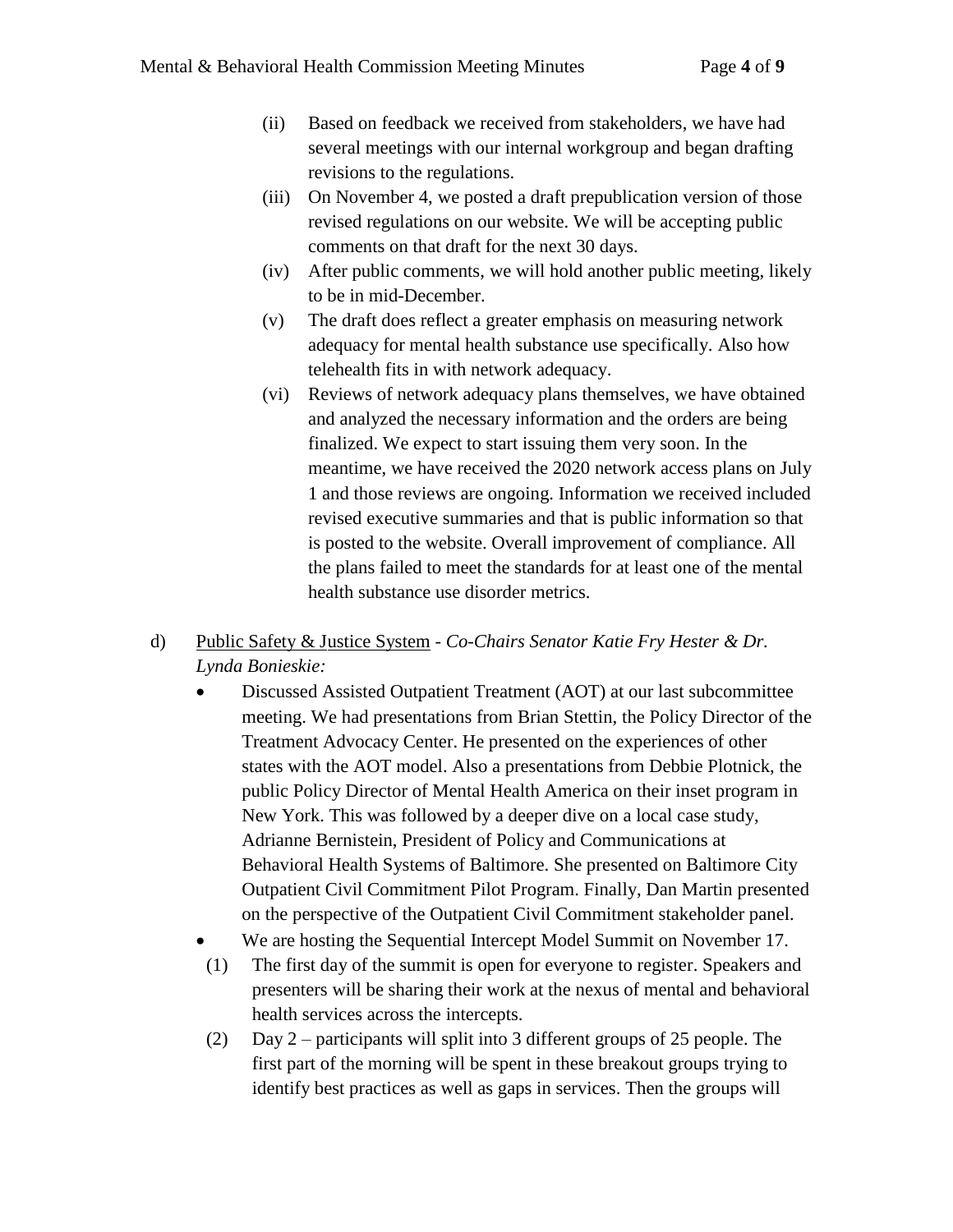report back their findings. Consultants at Policy Research Associates, (PRA) will put together a report that we can read once we return for our next meeting.

# **IV. Update on 2019 Recommendations**, Mark Newgent, *Deputy Chief of Staff to Lt. Governor Rutherford:*

- a) Recommendation One: Design a comprehensive Crisis System
	- Dr. Jones We have begun internal conversations and looking at the standard for involuntary commitment and trying to expand them so that they are clear and lend to more consistent outcomes for when someone is emergency petitioned to an emergency department and then evaluated to be held. Our state is lacking when we compare ourselves to states that have more clear criteria for involuntary hospitalization.
- b) Recommendation Two: Continue coordination with the Behavioral Health System of Care Workgroup
	- Tricia Roddy we are beginning to meet again and talking through the issues.
- c) Recommendation Three: Increase funding for the Second Chance Act Grant
- d) Recommendation Four: Improve the Crisis Hotline
- e) Recommendation Five: Promote standardized training in behavioral health
- f) Recommendation Six: Ensure proper warnings regarding cannabis use
- g) Recommendation Seven: Standardize mental and behavioral health programming in schools
	- Senator Hester I talked to Christian Miele last Session to see what we could be doing. There are several states that have done something. I would like to compare with MSDE what other states are doing. There is the training requirement for teachers, mental health aid and there is the training of students themselves so they can recognize suicide tendencies in their peers. There are also states that have consolidated resources like a one stop shop of resources for children. Utah has an app that can connect you to providers. MSDE has definitely been dealing with COVID19 like the rest of us so we probably are not as far along as we might think. I would like to work with somebody on comparisons.
	- Mary Gable We have done training of teachers, administrators, bus drivers, anyone that can be trained and many of those are trained as a trainer to identify those behaviors that indicate a mental health issue. Also training what can be done and what are the resources to refer the students to. We have a requirement to teach health education K-8 annually and once in high school. In health, there are standards and curriculum that teaches students to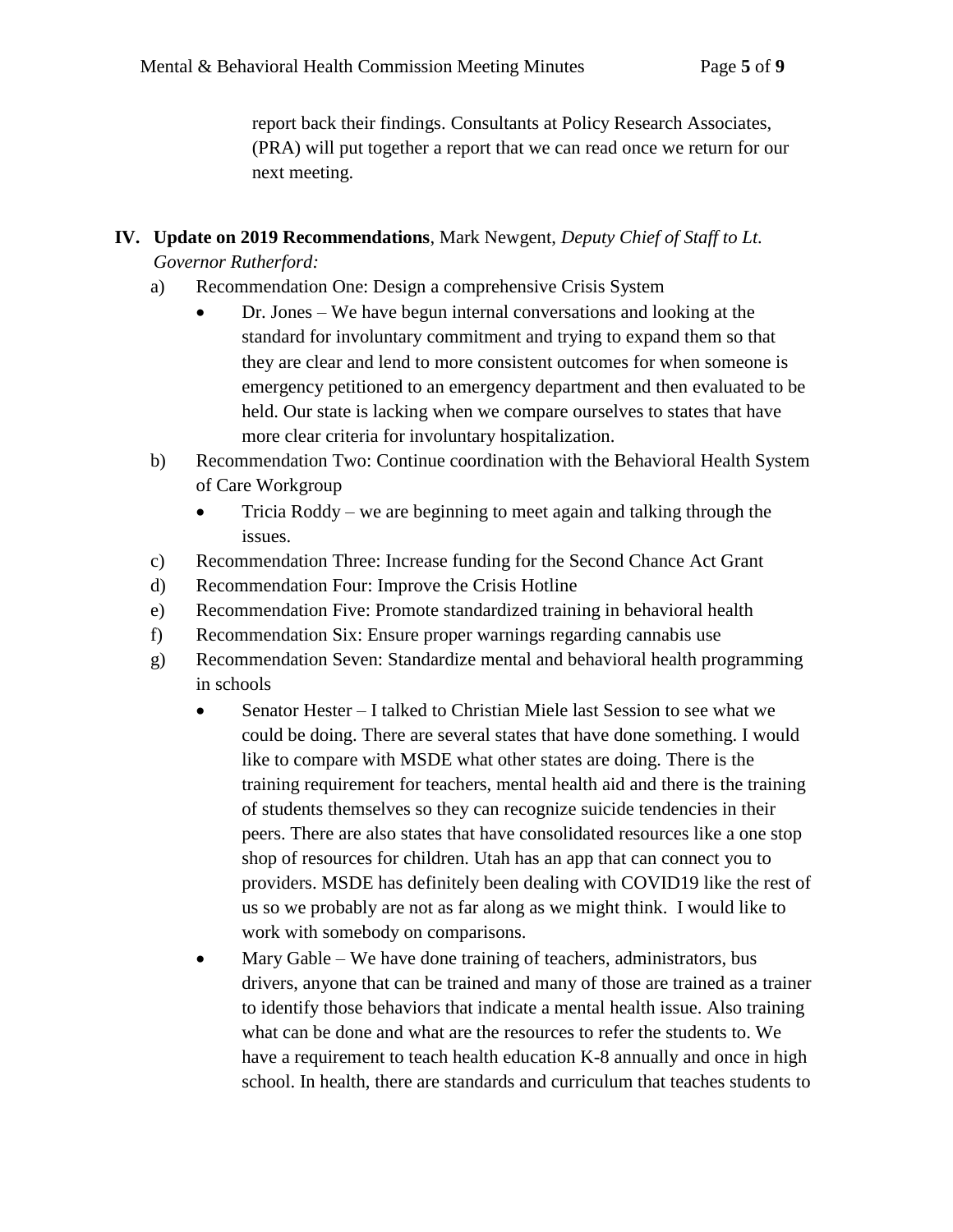help them understand such behaviors and what help is available. For the K-2 level, we also work to identify any help that we can provide students.

- h) Recommendation Eight: Improve access to information and services
	- Christian Miele MDOD just hired an IT accessibility coordinator who is a whiz at making sure that the web-based applications that are posted online are fully accessible to those with a disabilities. I can connect you with him, his name is Andrew Drumin.

#### **\*See additional materials for detailed updates**

## **V. Public Testimony:**

- a) Austin Torsch, *Family Peer Support Specialist, MD Coalition of Families (MCF)* – A good portion of my job is to support parents of those with children experiencing substance use disorder. In almost 2 years with MCF, I have witnessed an alarming rate of parents seeking substance use treatment for their child with little to no avail. Unless you have been referred to a DJS program, a residential treatment does not exist for adolescents in MD. While outpatient programs exists sparingly, they are not available in every county making it unrealistic for parents who would have to transport their children to a program on a consistent basis. These have forced parents to put their children in programs that focus more on mental health over substance use. In some cases, it forces parents to send their children out of state and that's if you are fortunate enough to have insurance coverage on any of these alternatives. Residential facilities are a necessity for families that have an adolescent struggling with substance use. Thank you for your time and consideration.
	- Commission: I know there is a challenge associated with children and adolescents. We had discussions with the new hospital going into Prince George's County and how many psychiatric beds they had and if any were designated for children and adolescents. In addition, the adolescents and children need to be separated. Montgomery County recently started a program for substance use disorder, we are not sure how that is going at this point. Frederick County has something similar for the high school aged children.
- b) Dan Martin Administrative Service Organization, (ASO) Transition issue. For those that are unaware, the state transitioned the administrative management of the public behavioral health system to a new vendor in January and to say that it has been challenging would be an understatement. We really want to thank the Maryland Department of Health, Behavioral Health Administration, and Medicaid for all the work that has gone into this. We do have concerns about continuing deficiencies in Optim's claims processing system and the resulting chaos for the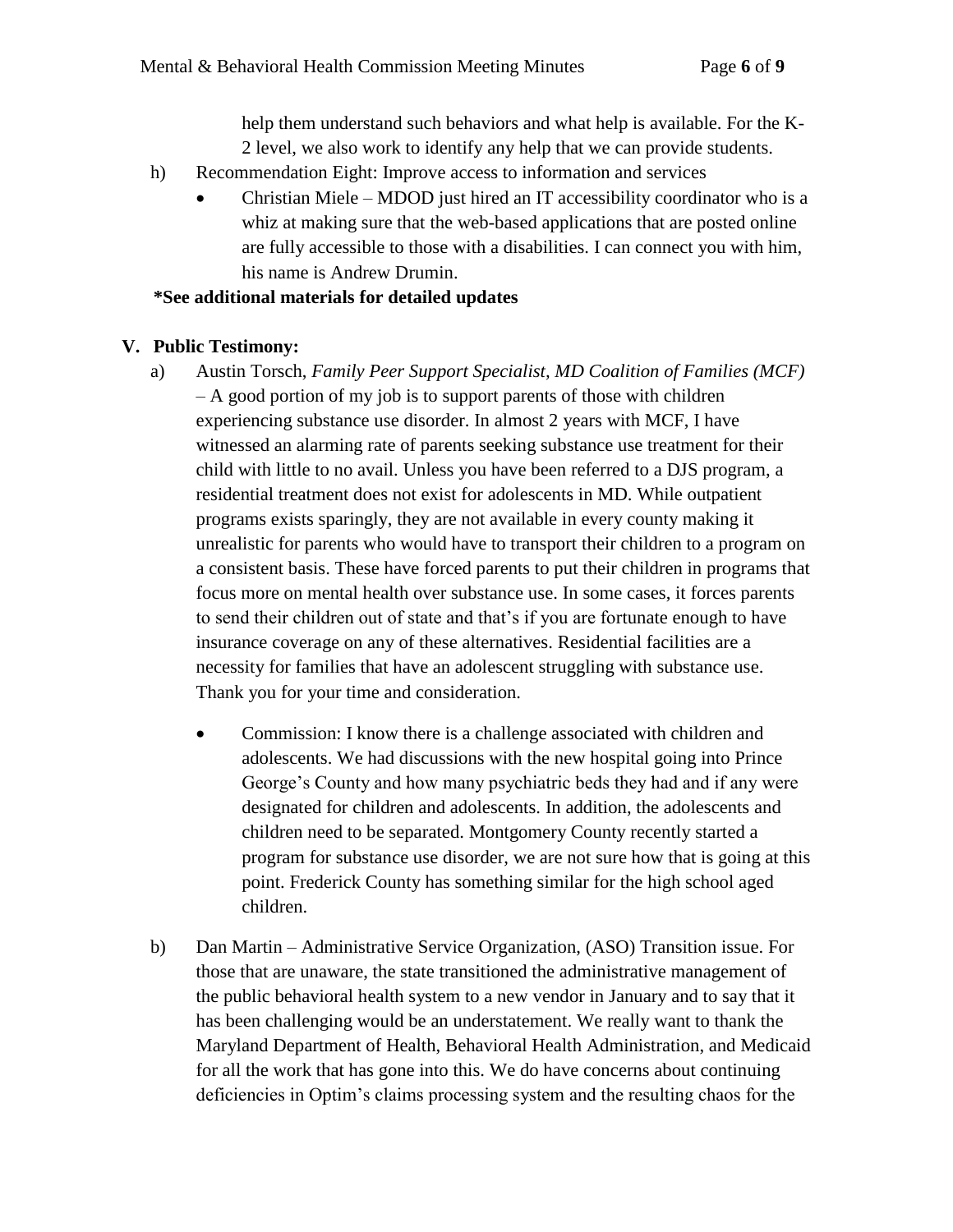community providers. It is having a destabilizing effect on those community providers. We are concerned about the viability of the system and the impact on the public. Those concerns are so great that the Behavioral Health Coalition sent a letter to Governor Hogan a few weeks ago cosigned by over 80 organizations in the state calling for drastic actions to rectify this issue. I know everyone is working really hard on this and we appreciate the effort, we just felt it necessary to impress upon this Commission the level of continuing concern from the community on that issue.

The second issue  $-I$  do want to push back and challenge the narrative regarding Maryland's ranking in the eyes of one particular group with one particular agenda. The Youth and Families Subcommittee even has a workgroup for it. There has been a lot of talk about this "F" grade from the Treatment Advocacy Center but that report did not look at Maryland's whole Behavioral Health System of Care, it didn't evaluate the array of services that our outpatient mental health centers are delivering. It didn't look at the growth in our school behavioral health program or our early intervention efforts or our network of peer run recovery centers. Instead it looked at 2 metrics, how easy it is to commit someone to treatment involuntarily, inpatient or outpatient. We have problems in our state of course, our public behavioral health is underfunded. We have challenges with our commercial networks. We need more harm reduction, suicide prevention efforts and our system of care for children needs work but that's not to say that we have nothing. We actually have a lot to be proud of here in Maryland and we are actually doing a lot better than other states. Another national report that was released from Mental Health America, which gives a more holistic look at state behavioral health care systems overall and access to care, Maryland was ranked 4 th in the nation. So, we have of course have a lot of work to do and we can always make improvements and the behavioral health fallout from this Pandemic is going to test us and require us to double down on our commitments and our efforts but to say that we are failing or have a failing grade is disingenuous and dismissive of all the great work that is going on in the state.

c) Evelyn Burton, *Advocacy Chair for the MD Chapter of Schizophrenia and Related Disorders of America (SARDA)* – I am excited to share with the Commission the recently released outcome measures of the first 18 locations that received a four year federal grant from SAMHSA to establish evidence based AOT programs. The locations for these grants range from small rural communities to large cities across 12 states. The results compared pre-enrollment data to data at least 6 weeks after enrollment. They found that psychiatric visits to emergency departments declined 25.9%. The percent of participants with hospitalizations for mental health care dropped 85%. The percentage that spend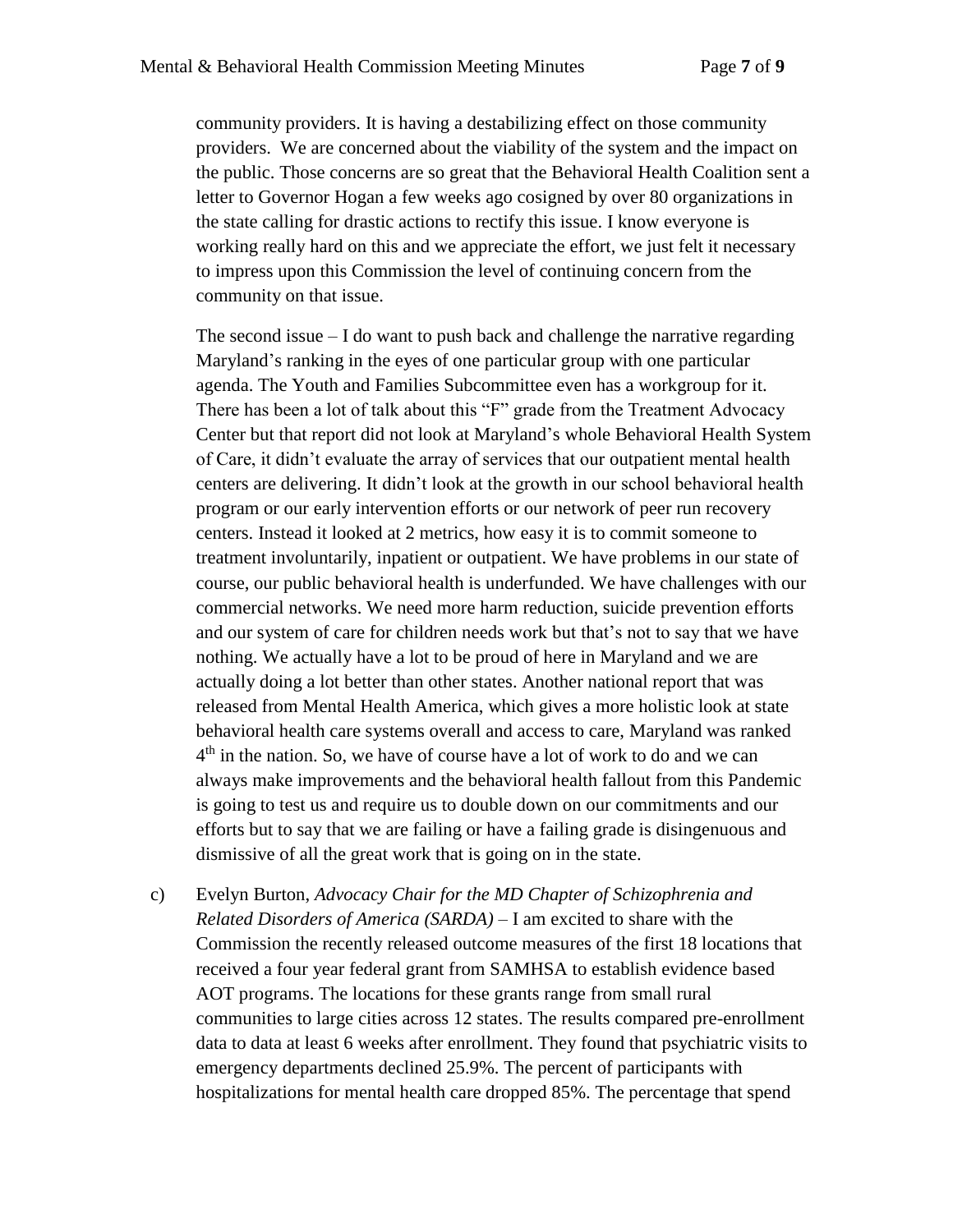time in jail decreased by more than 44% and the percentage that spent 1 or more nights homeless fell by 48.5%. 91.8% of participants agreed or strongly agreed with the statement "I liked the services I received here". There was significant savings reported, both Reno, NV and Baldwin, AL saw \$1million of savings beyond the funding of the program. In contrast, according to last year's report of the Baltimore's Pilot OCC Program, it did not serve any new court ordered patients, there has never been reported any hard data on outcome measures for ER visits, hospitalization, homelessness, jail times or cost savings. The recent regulation changes only affected voluntary participants and will not do anything to help individuals who need a court order. In my view, the Baltimore Pilot has tried unsuccessfully to reinvent the wheel in dealing with court ordered patients. It is time for MD to plan and act according to the data and evidence and move on from the failed Baltimore OCC Pilot to evidence based AOT for those who need court ordered treatment. We urge the Commission to recommend that an AOT statute be passed in MD as the first step. Thank you for all your work.

d) Jim Perrone – I have been both a clinician and a director of a substance use program and youth service bureau for over 38 years. Sadly, the outpatient program that I ran that served Baltimore County for more than 40 years is now closed due to the way programs are funded. When grants went away, it became very difficult and as the state and insurance companies started requiring qualified staff, licensed at the highest possible level, there were no significant changes made to the reimbursement rate leaving many providers inadequately paid for their services. At least for Baltimore County, all 8 publically funded substance use programs and 2 of the 3 services bureaus have now shuttered their doors. While I am aware that the focus today was about the need for inpatient programs and I wholeheartedly agree that sending our children out of state is not conducive to the best possible treatment, there are other concerns I just want to keep in mind. Over my 38 years in the field, I have found that outpatient treatment is not only a good option to have, it is often a lifesaver. We do need to address a more comprehensive system of care based on for example what I just told you has happened in Baltimore County. Outpatient treatment resources are critical in meeting the needs of adolescent and their families. The first place that people ought to be able to turn for help, should be right in their own communities. I cannot stress enough the benefits of a good comprehensive assessment. My experience has been that even though we have tried to talk about behavioral health as one grouping – behavioral health professionals see mostly behavioral health issues and mental health professionals see mostly mental health issues. We need to make sure clinicians are trained about co-occurring disorders. After an inpatient stay, certainly outpatient treatment serves a valuable role in reinforcing new behaviors and new coping mechanisms all while providing ongoing support